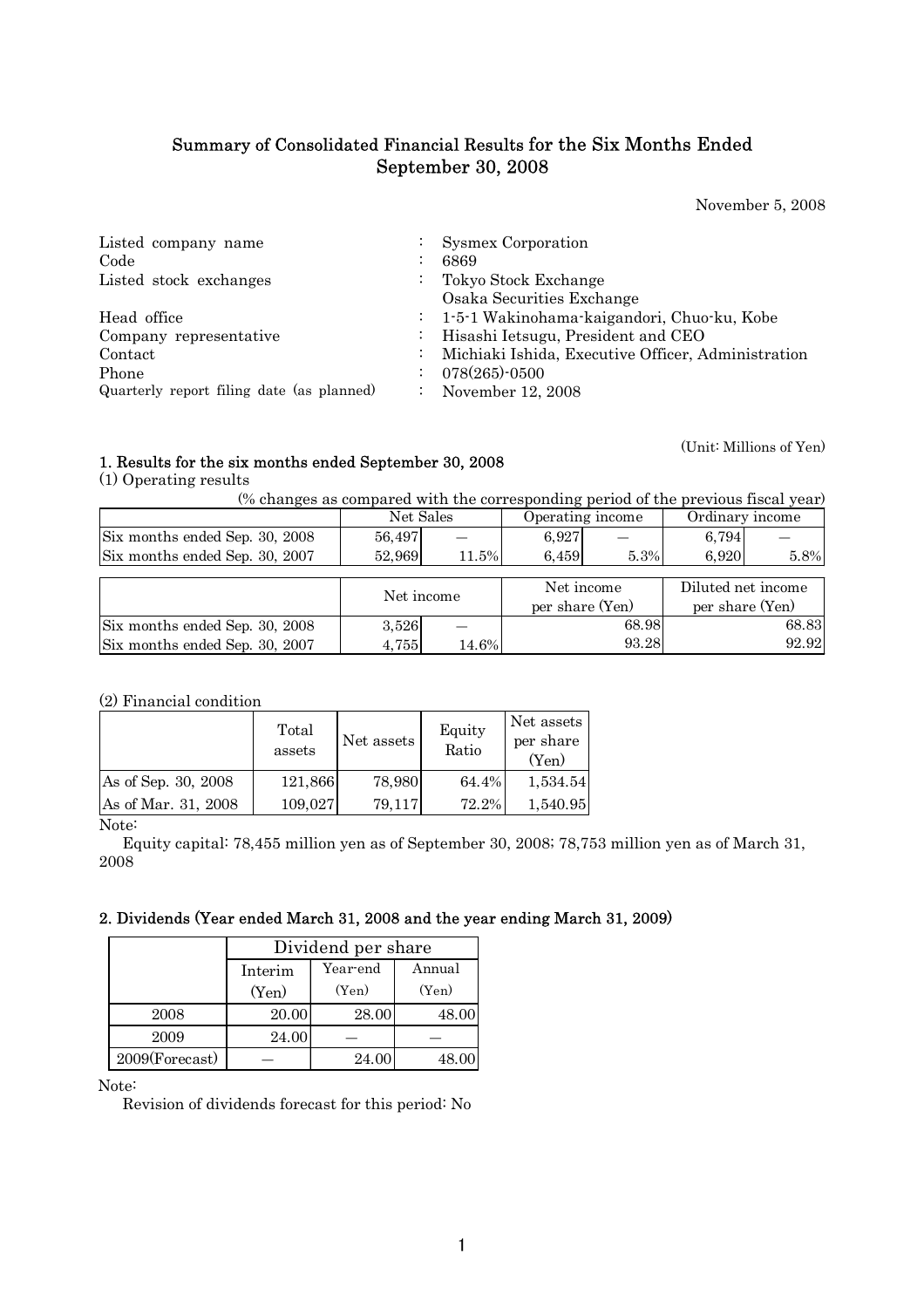# 3. Business forecast for the year ending March 31, 2009

|                          |           |      |        |                  | Net income<br>Ordinary income |           |       |                    | Net income |
|--------------------------|-----------|------|--------|------------------|-------------------------------|-----------|-------|--------------------|------------|
|                          | Net Sales |      |        | Operating income |                               |           |       | per share<br>(Yen) |            |
| Year ending Mar.31, 2009 | 114.000   | 3.0% | 14.000 | $-6.9\%$         | 12,800                        | $-12.0\%$ | 7.200 | $-21.2%$           | 140.83     |

(% changes as compared with the corresponding period of the previous fiscal year)

Note:

Revision of business forecast for this period: Yes

## 4. Other information

- (1) Changes in significant subsidiaries: No
- (2) Application of simplified accounting method and special accounting policy for quarterly financial reporting: Yes
- (3) Changes in accounting procedures
	- 1) Changes based on revisions of accounting standard: Yes
	- 2) Other changes: Yes
- (4) Number of shares outstanding (Ordinary shares)
	- 1) Number of shares outstanding at the end of each fiscal period (including treasury stock): 51,223,908 shares as of Sep. 30, 2008; 51,203,108 shares as of Mar. 31, 2008
	- 2) Number of treasury stock at the end of each fiscal period: 97,650 shares as of Sep. 30, 2008; 95,891 shares as of Mar. 31, 2008
	- 3) Average number of outstanding stock for each period (cumulative): 51,122,559 shares six months ended Sep. 30, 2008; 50,981,959 shares six months ended Sep. 30, 2007

## ※ Note

The above estimates are based on information available to the company on the date of the report's announcement. Due to unforeseen circumstances, however, actual results may differ from such estimates.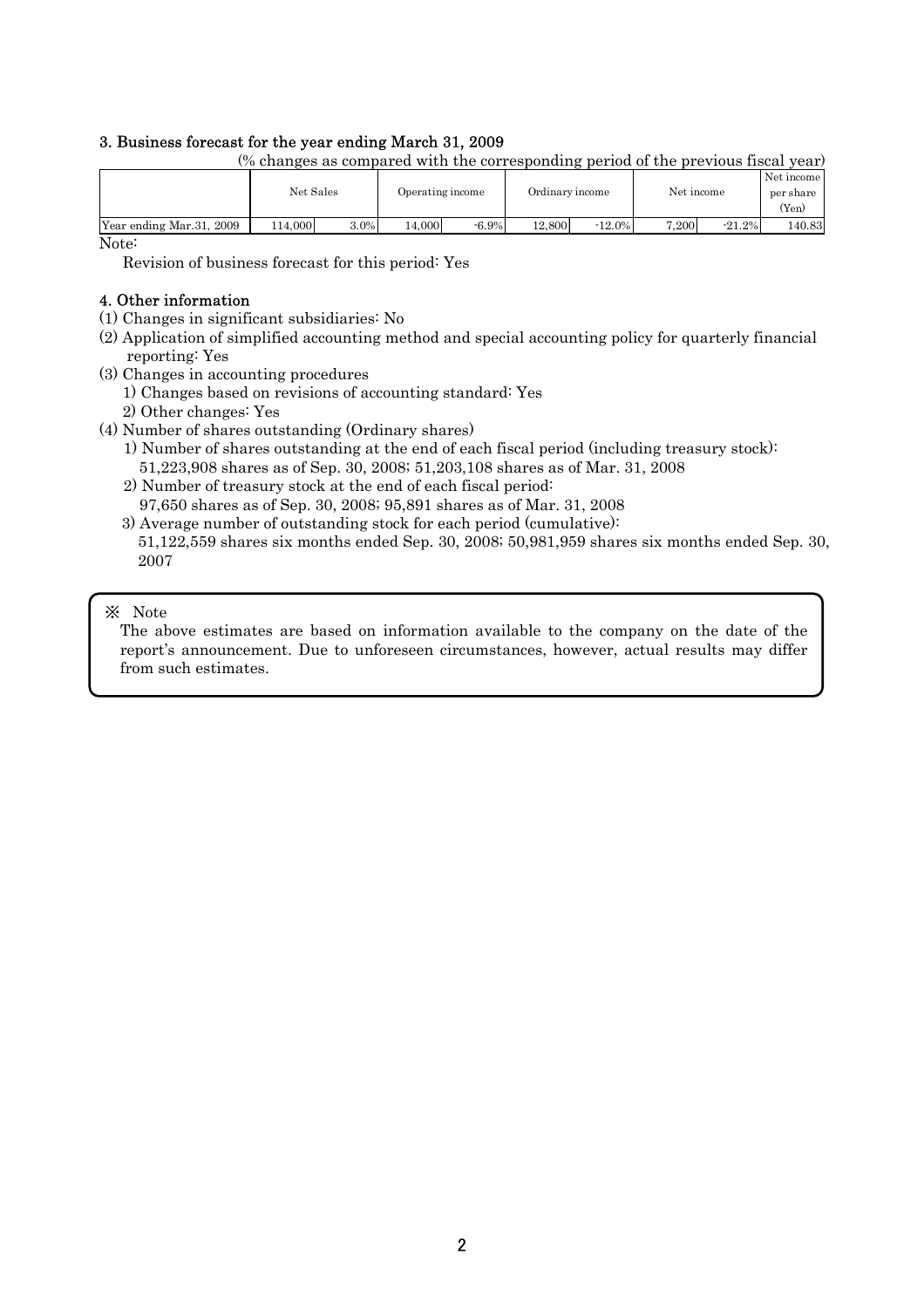#### Financial performance

#### 1. Performance analysis

During the first six months of the fiscal year ending March 31, 2009 (April 1 to September 30, 2008), the Japanese economy began to show signs of deceleration as growth in business investment and consumer spending was arrested amid continuously high prices of crude oil and other raw materials, coupled with a slowdown in export shipments against the background of recessions abroad. Western economies showed further evidence of slowdown as the US-triggered subprime mortgage crisis spread like wildfire to cause financial distress toward the end of this fiscal quarter. The Asian economy as a whole, on the other hand, continued to experience growth under the lead of China and India; however, now that its key export markets – Europe and the US – have slipped into recession, its future foreign shipments are uncertain, and thus its sustainability remains questionable.

On the healthcare front, there has been a growing demand in Japan for the expansion of preventive medicine, which has resulted in the commencement of specific health examinations and specific health guidance, and clinical testing is expected to play an increasingly important role in this regard. Overseas, while developed countries in Europe and North America continue to curb their healthcare expenditures through healthcare system reform, some Asian countries including China are promoting the development of their healthcare infrastructures along with the growth of their economies, thus experiencing a constant increase in the demand for clinical testing.

Under such circumstances, the Sysmex Group has continued to focus on providing solutions in the Japanese market in light of these difficult market conditions. As a result, our net sales were 17,101 million yen (up 3.8% from the same period of the previous fiscal year). This April, we formed a commercial joint venture with bioMérieux of France, a world leader in the field of microbiology testing, and began performing sales and customer service activities for their Japanese subsidiary.

In the Americas, we are maintaining high growth thanks to the expansion of our direct sales territories and support networks. In the Latin American market, our business is being enlarged with our systems sales faring well. In Europe, we accelerated the switchover to the direct sales and support system in France, and we also worked to increase our penetration into Eastern Europe and Russia. In China and the Asia Pacific region, we promoted development of the direct sales and support system and proceeded with systems sales. As a result, our overseas sales increased to 39,396 million yen (up 7.9% from the same period of the previous fiscal year), with the result that the overseas sales ratio reached 69.7% (up 0.8 percentage points from the same period of the previous fiscal year).

Our consolidated performance for the first six months of the fiscal year ending March 31, 2009 was: net sales of 56,497 million yen (up 6.7% from the same period of the previous fiscal year), operating income of 6,927 million yen (up 7.3%), ordinary income of 6,794 million yen (down 1.8%), and net income of 3,526 million yen (down 25.8%).

Year-on-year comparisons of our consolidated performance are shown above for reference purposes.

#### Performance by geographical segment

(1) Japan

As our continued focus on the provision of solutions which cater to specific demands from central hospitals and other customers drove growth in the hematology and coagulation fields, we recoded net sales of 17,959 million yen (up 4.3% from the same period of the previous fiscal year).

Operating income was 3,870 million yen (up 10.2% from the same period of the previous fiscal year), as the increase in selling, general, and administrative expenses primarily attributable to a rise in research expenses was offset positively by growing sales of profitable reagents.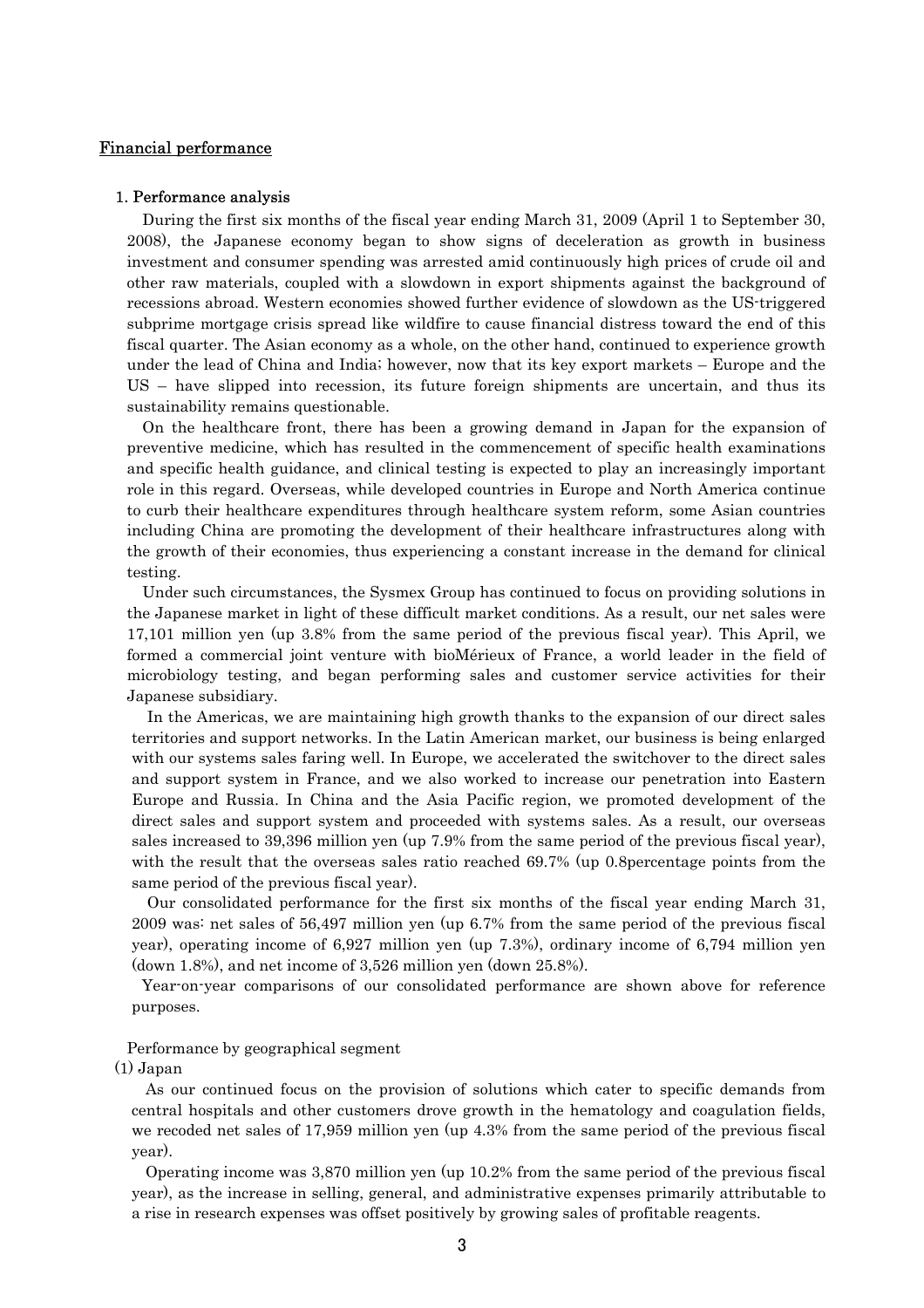#### (2) The Americas

Now that our direct sales territories and support networks have expanded, we achieved strong sales growth in hematology and other fields in the US. We also experienced sales expansion in Canada, where we completed the switchover to the direct sales and support system. In Latin America, revenues from systems projects increased. As a result, we recorded net sales of 12,055 million yen (up 18.4% from the same period of the previous fiscal year).

Operating income was 552 million yen (up 15.3% from the same period of the previous fiscal year), as the increase in selling, general, and administrative expenses owing to the expansion of service networks was more than offset by sales growth.

#### (3) Europe

In France, the switchover to the direct sales and support system has been progressing as scheduled. In Eastern Europe and Russia, the demand for high-end models is on the rise in tandem with their economic growth. However, owing to reduced sales in the Middle East and other regions, we recorded net sales of 19,183 million yen (down 0.2% from the same period of the previous year).

Operating income was 2,871 million yen (up 32.3% from the period of the previous fiscal year), with a cost reduction offsetting the increase in selling, general, and administrative expenses.

# (4) China

Due to brisk performance of the hematology, coagulation, and urinalysis businesses, we recorded net sales of 4,441 million yen (up 13.7% from the same period of the previous fiscal year).

Operating income was 484 million yen (up 14.3% from the same period of the previous fiscal year), with sales growth positively offsetting the increase in selling, general, and administrative expenses.

(5) Asia Pacific

With the hematology, coagulation, and urinalysis businesses all faring well, we recorded net sales of 2,857 million yen (up 17.1% from the same period of the previous fiscal year), which includes contributions from a new order for large-scale systems in Australia.

Operating income was 327 million yen (up 1.3% from the same period of the previous fiscal year), with sales growth and a cost increase balancing each other.

#### 2. Balance sheet and cash flow

(1) Total assets, total liabilities, and equity

Total assets increased by 12,839 million yen to 121,866 million yen compared to the previous fiscal year end, mainly due to a 9,506 million yen increase in tangible fixed assets, including the new R&D facility Sysmex Technopark and recording of the leased asset following the unification of accounting principles at overseas subsidiaries.

Liabilities increased by 6,265 million yen to 12,976 million yen, due mainly to a 42,886 million yen increase in short-term loans.

Total equity decreased by 136 million yen to 78,980 million yen. This is mainly due to a 1,972 million yen reduction of earned surplus from the beginning balance upon recording of the existing leased asset and liabilities on the consolidated balance sheet when accounting principles at overseas subsidiaries were unified, as well as a 466 million yen decrease in foreign currency translation adjustments.

The equity ratio was 72.2%, a decrease of 7.8 percentage points from 64.4% at the previous fiscal year end.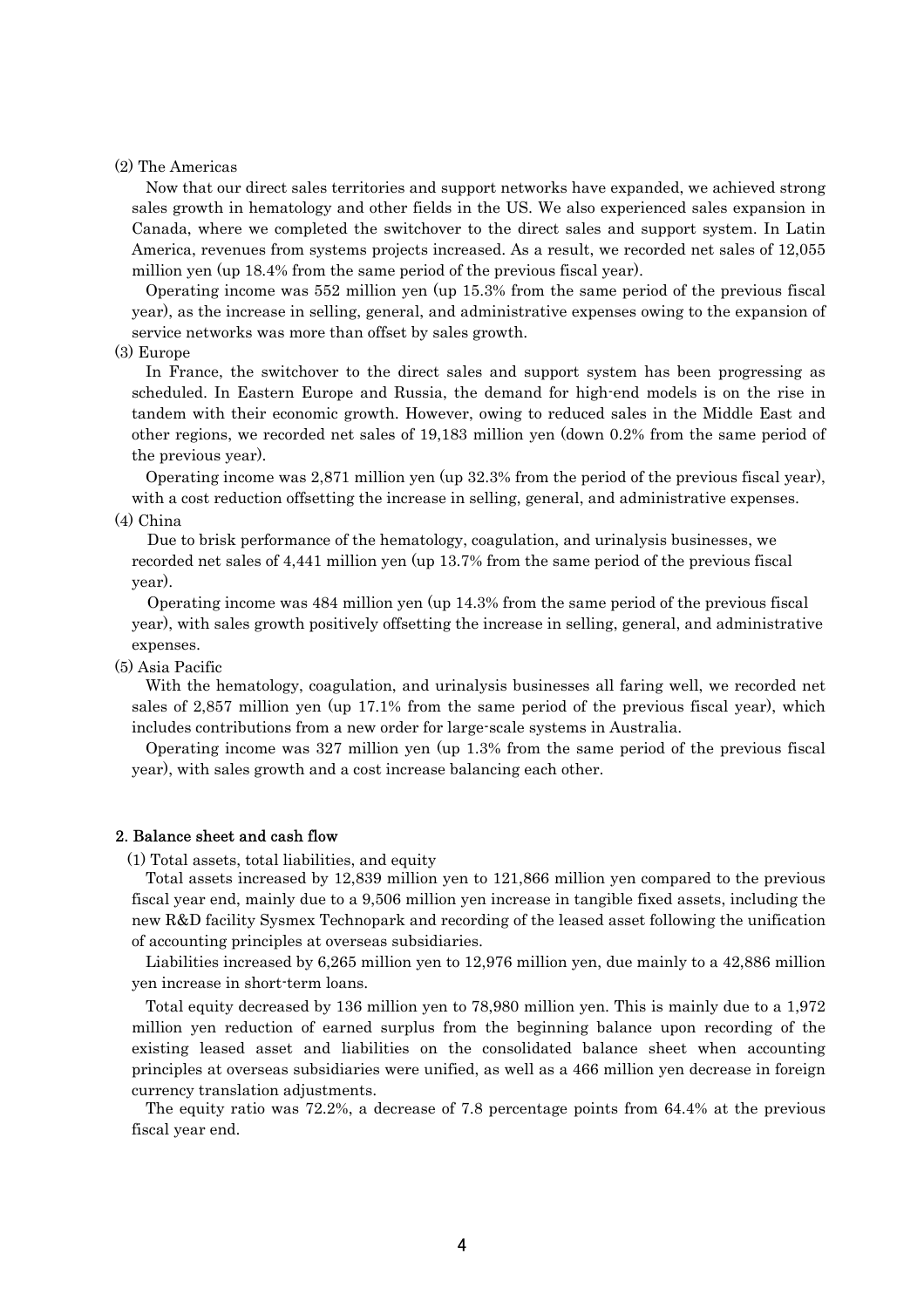(2) Cash flows

The balance of cash and cash equivalents (hereinafter, "Cash") at the end of this fiscal quarter increased by 4,234 million yen to 13,913 million yen compared to that at the previous fiscal year end.

The following are major cash flow movements by business activities and their factors.

<Operating cash flow>

Cash flow from operating activities was 8,182 million yen, an increase of 2,508 million yen from the same period of the previous fiscal year, due to depreciation and amortization of 3,751 million yen (1,816 million yen more than the same period of the previous fiscal year), decrease of notes and accounts receivable for 2,925 million yen (1,130 million yen more than the same period of the previous fiscal year), and an increase of inventories of 914 million yen (633 million yen less than that of the same period of the previous fiscal year). <Investing cash flow>

Cash outflow as a result of investing activities was 7,615 million yen, an increase of 2,492 million yen from the same period of the previous fiscal year. This is mainly due to an increase by 4,021 million yen to 6,549 million yen in payment for purchases of tangible fixed assets for the construction of the Sysmex Technopark.

<Financing cash flow>

Cash inflow as a result of financing activities was 3,773 million yen (905 million yen spent at the end of the same period of the previous fiscal year), due to an increase by 6,485 million yen in short-term loans (10 million yen reversal at the end of the same period of the previous fiscal year) and dividends paid for 1,431 million yen (419 million yen more than the same period of the previous fiscal year).

#### 3. Note for consolidated financial forecast

As notified in "Announcement Regarding Revisions in Earnings Forecasts for the Year Ending March 2009" dated October 28, 2008, we expect that overseas net sales will be in line with our earlier forecast on a local-currency basis. Owing to the sharp rise of the yen, however, we now expect that our consolidated net sales will undershoot our earlier forecast on a yen basis. We therefore expect operating income, ordinary income, and net income to fall below our earlier forecast. Accordingly, we have revised our earlier consolidated earnings forecasts for the fiscal year ending March 31, 2009. Please note that the above earnings forecasts are based on a forex assumption of ¥95/US\$ and ¥120/Euro for the second half of the fiscal year ending March 31, 2009.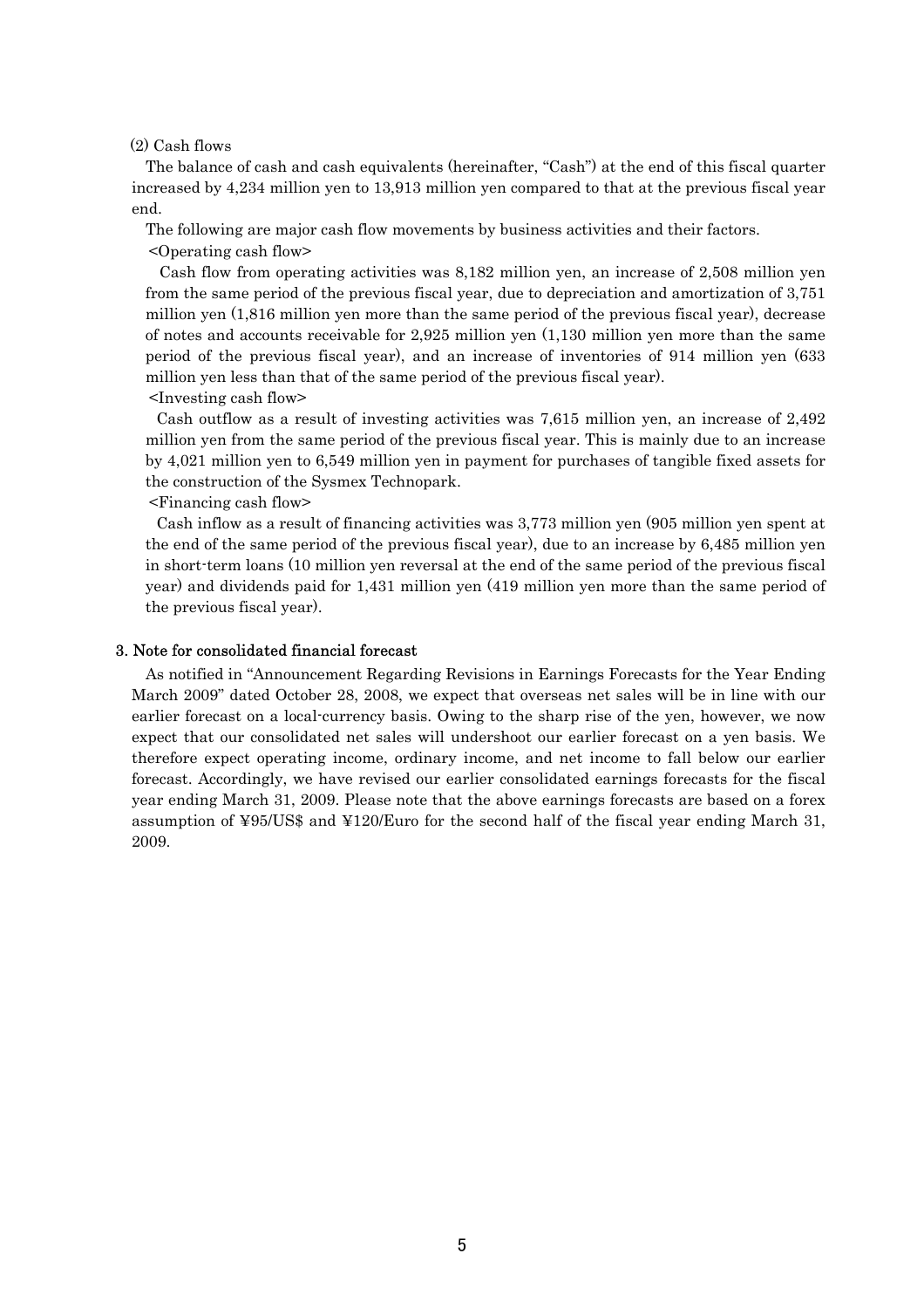#### 4.(1)Consolidated Balance Sheets

(Unit: Millions of Yen)

|                                                       | As of Sep. 30, 2007 |               | As of Sep. 30, 2008 |               | <b>Increase</b><br>and<br>Decrease |               | As of Mar. 31, 2008 |               |
|-------------------------------------------------------|---------------------|---------------|---------------------|---------------|------------------------------------|---------------|---------------------|---------------|
| Items                                                 | Amount              | $\frac{0}{0}$ | Amount              | $\frac{0}{0}$ | Amount                             | $\frac{0}{0}$ | Amount              | $\frac{0}{0}$ |
| (Assets)                                              |                     |               |                     |               |                                    |               |                     |               |
| I Current assets                                      |                     |               |                     |               |                                    |               |                     |               |
| Cash and deposits                                     | 12,512              |               | 13,952              |               | 1,440                              |               | 9,694               |               |
| Notes and accounts receivable-trade                   | 30,300              |               | 29,534              |               | $-765$                             |               | 32,965              |               |
| Short-term investment securities                      | 41                  |               | 99                  |               | 58                                 |               | 71                  |               |
| Inventories                                           | 18,786              |               | 18,890              |               | 104                                |               | 18,341              |               |
| Others                                                | 6,084               |               | 7,933               |               | 1,848                              |               | 5,850               |               |
| Total current assets                                  | 67,725              | 63.5          | 70.410              | 57.8          | 2,685                              | 4.0           | 66,923              | 61.4          |
| II Noncurrent assets                                  |                     |               |                     |               |                                    |               |                     |               |
| Total Property, plant and equipment                   | 25.305              | 23.7          | 38,588              | 31.7          | 13,282                             | 52.5          | 29,082              | 26.7          |
| <b>Total Intangible assets</b>                        | 5,367               | 5.0           | 5,611               | 4.6           | 244                                | 4.5           | 5,795               | 5.3           |
| Total Investments and other assets                    | 8,326               | 7.8           | 7,256               | 5.9           | $-1,070$                           | $-12.9$       | 7,226               | 6.6           |
| <b>Total Noncurrent assets</b>                        | 39,000              | 36.5          | 51,456              | 42.2          | 12,456                             | 31.9          | 42,103              | 38.6          |
| <b>Total assets</b>                                   | 106,725             | 100.0         | 121,866             | 100.0         | 15,141                             | 14.2          | 109,027             | 100.0         |
| (Liabilities)                                         |                     |               |                     |               |                                    |               |                     |               |
| I Current liabilities                                 |                     |               |                     |               |                                    |               |                     |               |
| Notes and accounts payable-trade                      | 10.737              |               | 10,593              |               | $-143$                             |               | 11,247              |               |
| Short-term loans payable                              | 66                  |               | 6,812               |               | 6,745                              |               | 546                 |               |
| Others                                                | 15,321              |               | 18,190              |               | 2,868                              |               | 14,447              |               |
| Total current liabilities                             | 26,126              | 24.5          | 35,596              | 29.2          | 9,470                              | 36.2          | 26,241              | 24.1          |
| II Noncurrent liabilities                             |                     |               |                     |               |                                    |               |                     |               |
| Long-term loans payable                               | 47                  |               | $\overline{0}$      |               | $-46$                              |               | 13                  |               |
| Provision for retirement benefits                     | 216                 |               | 417                 |               | 201                                |               | 354                 |               |
| Others                                                | 3,428               |               | 6,871               |               | 3,443                              |               | 3,300               |               |
| <b>Total Noncurrent liabilities</b>                   | 3,692               | 3.4           | 7,290               | 6.0           | 3,597                              | 97.4          | 3,668               | 3.3           |
| <b>Total liabilities</b>                              | 29,818              | 27.9          | 42,886              | 35.2          | 13,067                             | 43.8          | 29,910              | 27.4          |
| (Net assets)                                          |                     |               |                     |               |                                    |               |                     |               |
| I Shareholders' equity                                |                     |               |                     |               |                                    |               |                     |               |
| Capital stock                                         | 8,583               |               | 8,668               |               | 85                                 |               | 8,651               |               |
| Capital surplus                                       | 13,520              |               | 13,606              |               | 86                                 |               | 13,588              |               |
| Retained earnings                                     | 52,381              |               | 55,860              |               | 3,479                              |               | 55,737              |               |
| Treasury stock                                        | $-176$              |               | $-194$              |               | $-17$                              |               | $-185$              |               |
| Total shareholders' equity                            | 74,309              | 69.6          | 77,941              | 64.0          | 3,632                              | 4.9           | 77,791              | 71.4          |
| II Valuation and translation adjustments              |                     |               |                     |               |                                    |               |                     |               |
| Valuation difference on available-for-sale securities | 567                 |               | 369                 |               | $-198$                             |               | 351                 |               |
| Foreign currency translation adjustment               | 1,834               |               | 144                 |               | $-1,690$                           |               | 610                 |               |
| Total valuation and translation adjustments           | 2,402               | 2.3           | 513                 | 0.4           | $-1.888$                           | $-78.6$       | 962                 | 0.9           |
| III Subscription rights to shares                     | 59                  | 0.1           | 413                 | 0.3           | 354                                | 596.3         | 236                 | 0.2           |
| <b>IV Minority interests</b>                          | 135                 | 0.1           | 110                 | 0.1           | $-9.4$                             | $-18.3$       | 127                 | 0.1           |
| Total net assets                                      | 76,906              | 72.1          | 78,980              | 64.8          | 2,073                              | 2.7           | 79,117              | 72.6          |
| Total liabilities and net assets                      | 106,725             | 100.0         | 121,866             | 100.0         | 15,141                             | 14.2          | 109,027             | 100.0         |

(Note) fractions of one million yen are rounded off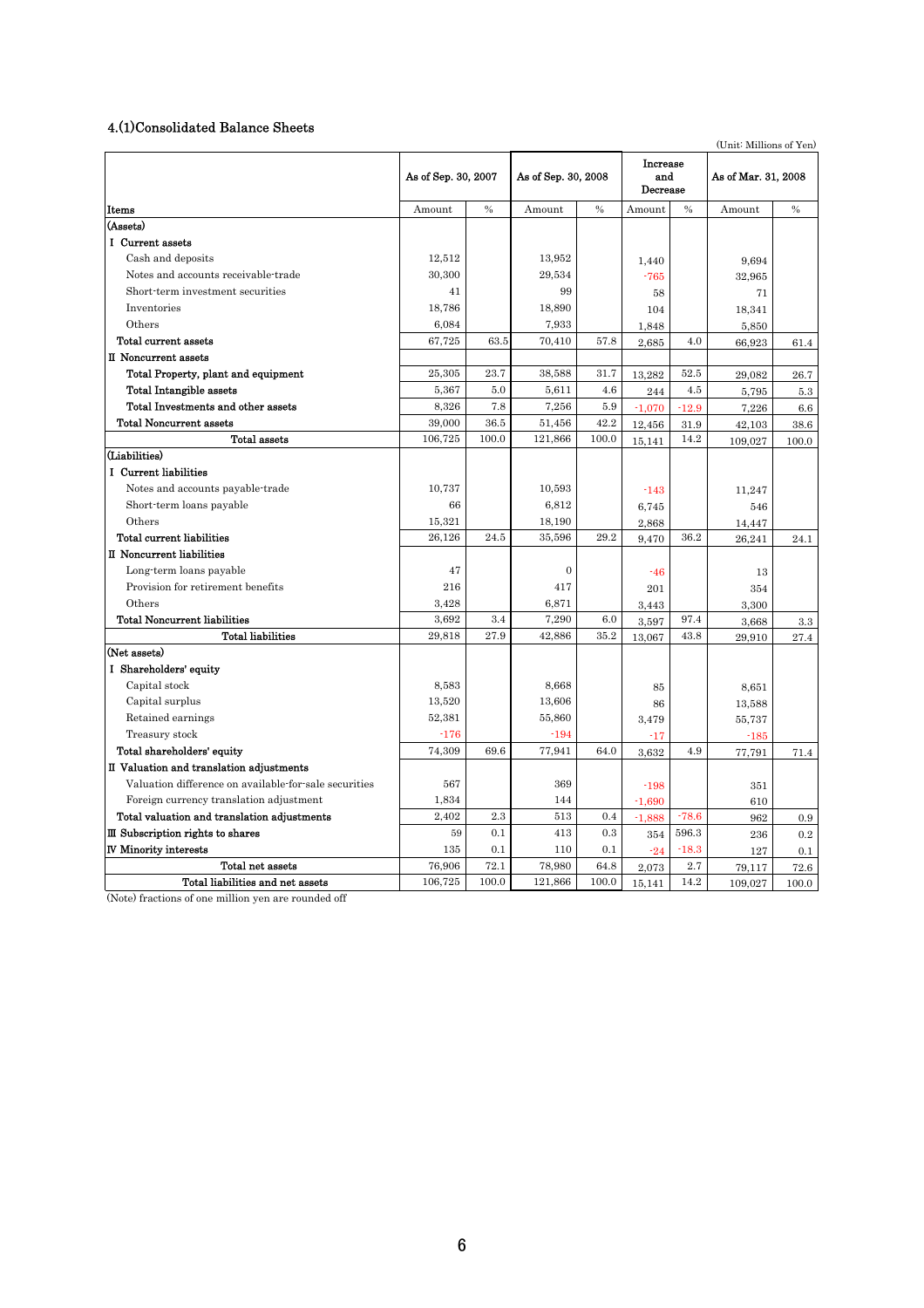# (2)Consolidated Statements of Income

|                                                  | (Unit: Millions of Yen)                                                |               |                             |               |                             |               |         |         |
|--------------------------------------------------|------------------------------------------------------------------------|---------------|-----------------------------|---------------|-----------------------------|---------------|---------|---------|
|                                                  | Six months ended<br>Six months ended<br>Sep. 30, 2007<br>Sep. 30, 2008 |               | Increase<br>and<br>Decrease |               | Year ended<br>Mar. 31, 2008 |               |         |         |
| <b>Items</b>                                     | Amount                                                                 | $\frac{0}{0}$ | Amount                      | $\frac{0}{0}$ | Amount                      | $\frac{0}{0}$ | Amount  | $\%$    |
| I Net sales                                      | 52,969                                                                 | 100.0         | 56,497                      | 100.0         | 3.527                       | 6.7           | 110.724 | 100.0   |
| II Cost of sales                                 | 21.642                                                                 | 40.9          | 20,617                      | 36.5          | $-1.025$                    | $-4.7$        | 45.396  | 41.0    |
| Gross profit                                     | 31.327                                                                 | 59.1          | 35,879                      | 63.5          | 4,552                       | $14.5\,$      | 65,327  | 59.0    |
| III Selling, general and administrative expenses | 24,867                                                                 | 46.9          | 28,952                      | 51.2          | 4.084                       | 16.4          | 50.293  | 45.4    |
| Operating income                                 | 6,459                                                                  | 12.2          | 6,927                       | 12.3          | 468                         | 7.3           | 15,033  | 13.6    |
| <b>IV</b> Non-operating income                   |                                                                        |               |                             |               |                             |               |         |         |
| Interest and dividends income                    | 115                                                                    |               | 91                          |               | $-24$                       |               | 225     |         |
| Foreign exchange gains                           | 138                                                                    |               |                             |               | $-138$                      |               |         |         |
| Others                                           | 342                                                                    |               | 334                         |               | $-7$                        |               | 655     |         |
| Total non-operating income                       | 595                                                                    | 1.1           | 425                         | 0.7           | $-170$                      | $-28.6$       | 880     | 0.8     |
| V Non-operating expenses                         |                                                                        |               |                             |               |                             |               |         |         |
| Interest expenses                                | 12                                                                     |               | 213                         |               | 201                         |               | 33      |         |
| Foreign exchange losses                          |                                                                        |               | 207                         |               | 207                         |               | 1,048   |         |
| Others                                           | 122                                                                    |               | 136                         |               | 14                          |               | 287     |         |
| Total non-operating expenses                     | 134                                                                    | 0.2           | 558                         | 1.0           | 423                         | 315.7         | 1,369   | $1.3\,$ |
| Ordinary income                                  | 6.920                                                                  | 13.1          | 6,794                       | 12.0          | $-126$                      | $-1.8$        | 14,545  | 13.1    |
| VI Extraordinary profits                         | 9                                                                      | 0.0           | 34                          | 0.1           | 24                          | 248.7         | 40      | 0.1     |
| <b>VII Extraordinary loss</b>                    | 86                                                                     | 0.2           | 1.213                       | 2.2           | 1.127                       | 1,308.7       | 661     | 0.6     |
| Income before income taxes and minority interest | 6,844                                                                  | 12.9          | 5,615                       | 9.9           | $-1,228$                    | $-18.0$       | 13,924  | 12.6    |
| Income taxes-current                             | 2,983                                                                  | 5.6           | 3,234                       | 5.7           | 251                         | 8.4           | 5,245   | 4.8     |
| Income taxes-deferred                            | $-880$                                                                 | $-1.7$        | $-1,137$                    | $-2.0$        | $-257$                      | 29.2          | $-428$  | $-0.4$  |
| Minority interest                                | $-13$                                                                  | $-0.0$        | $-7$                        | $-0.0$        | 6                           |               | $-24$   | $-0.0$  |
| Net income                                       | 4,755                                                                  | 9.0           | 3,526                       | $6.2\,$       | $-1,229$                    | $-25.8$       | 9.131   | $8.2\,$ |

(Note) fractions of one million yen are rounded off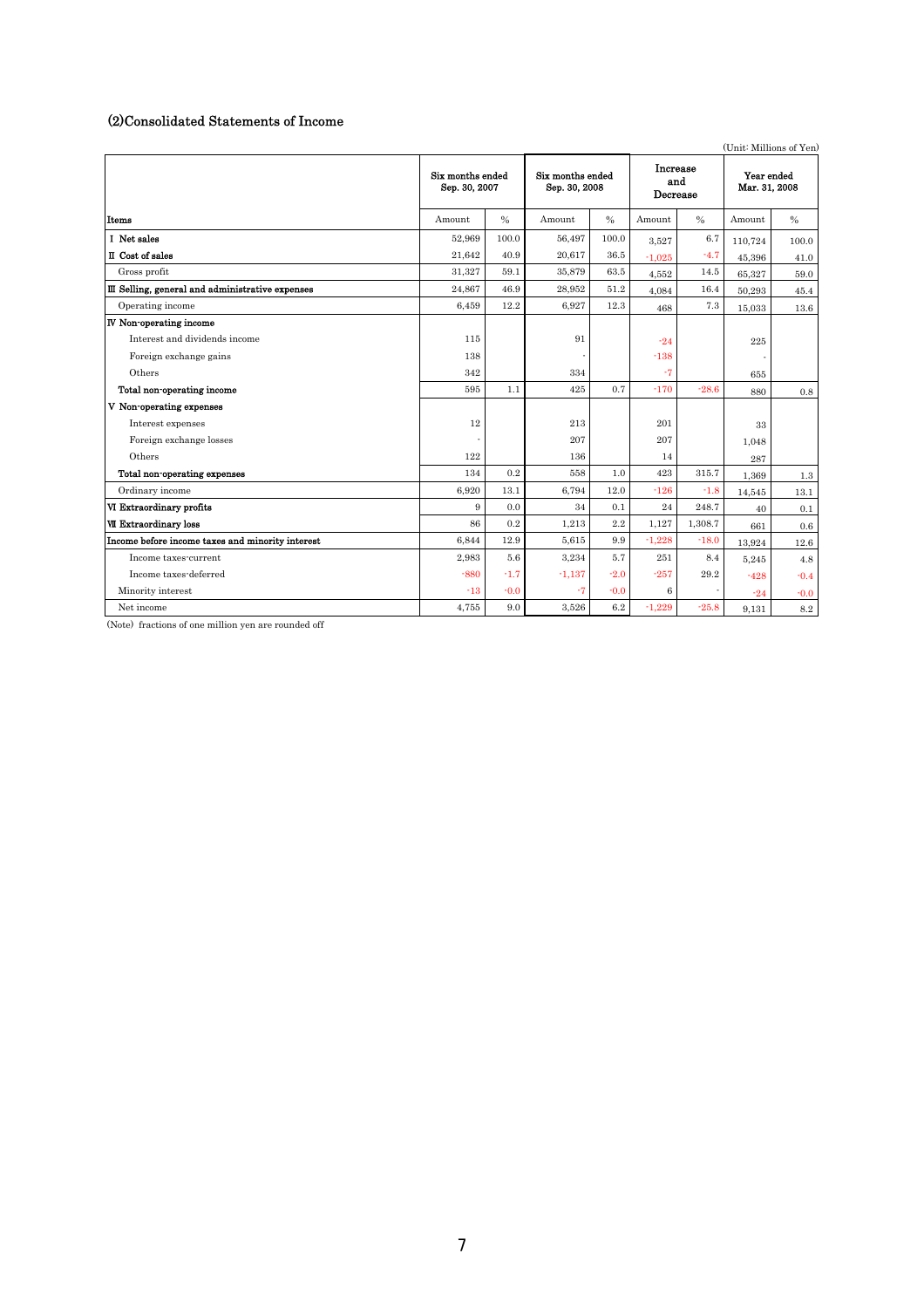## (3)Consolidated Statements of Cash Flows

| so consolidated statements of cash Flows                                                    |                                   | (Unit: Millions of Yen)           |                             |
|---------------------------------------------------------------------------------------------|-----------------------------------|-----------------------------------|-----------------------------|
| Items                                                                                       | Six months ended<br>Sep. 30, 2007 | Six months ended<br>Sep. 30, 2008 | Year ended<br>Mar. 31, 2008 |
| I Net cash provided by (used in) operating activities                                       |                                   |                                   |                             |
| Income before income taxes                                                                  | 6.844                             | 5.615                             | 13,924                      |
| Depreciation and amortization                                                               | 1,934                             | 3,751                             | 3.958                       |
| Decrease (increase) in notes and accounts receivable-trade                                  | 1,795                             | 2,925                             | $-2,462$                    |
| Decrease (increase) in inventories                                                          | $-1,547$                          | $-914$                            | $-1,917$                    |
| Increase (decrease) in notes and accounts payable-trade                                     | $-326$                            | $-317$                            | 1,468                       |
| Others                                                                                      | 114                               | 9                                 | 2,878                       |
| Subtotal                                                                                    | 8.815                             | 11,070                            | 17,849                      |
| Interest and dividends received                                                             | 114                               | 85                                | 218                         |
| Interest expenses paid                                                                      | $-11$                             | $-156$                            | $-18$                       |
| Income taxes paid                                                                           | $-3,244$                          | $-2,817$                          | $-6,415$                    |
| Net cash provided by (used in) operating activities                                         | 5.673                             | 8,182                             | 11,634                      |
| II Net cash provided by (used in) investment activities                                     |                                   |                                   |                             |
| Purchase of property, plant and equipment                                                   | $-2,528$                          | $-6,549$                          | $-8,265$                    |
| Purchase of intangible assets                                                               | $-1,061$                          | $-744$                            | $-2,460$                    |
| Others                                                                                      | $-1,532$                          | $-321$                            | $-2,157$                    |
| Net cash provided by (used in) investment activities                                        | $-5,123$                          | $-7,615$                          | $-12,883$                   |
| III Net cash provided by (used in) financing activities                                     |                                   |                                   |                             |
| Net increase (decrease) in short-term loans payable                                         | $-10$                             | 6.485                             | 491                         |
| Repayment of long-term loans payable                                                        | $-35$                             | $-30$                             | $-66$                       |
| Cash dividends paid                                                                         | $-1,011$                          | $-1,431$                          | $-2,031$                    |
| Others                                                                                      | 151                               | $-1,250$                          | 290                         |
| Net cash provided by (used in) financing activities                                         | $-905$                            | 3,773                             | $-1,316$                    |
| IV Effect of exchange rate change on cash and cash equivalents                              | 43                                | $-105$                            | $-479$                      |
| V Net increase (decrease) in cash and cash equivalents                                      | $-311$                            | 4,234                             | $-3,044$                    |
| VI Cash and cash equivalents at beginning of term                                           | 12,714                            | 9,679                             | 12,714                      |
| VII Increase of cash and cash equivalents due to fiscal year-end<br>change for subsidiaries | ε                                 |                                   | 8                           |
| VII Cash and cash equivalents at end of term                                                | 12,412                            | 13,913                            | 9,679                       |

(Note) fractions of one million yen are rounded off